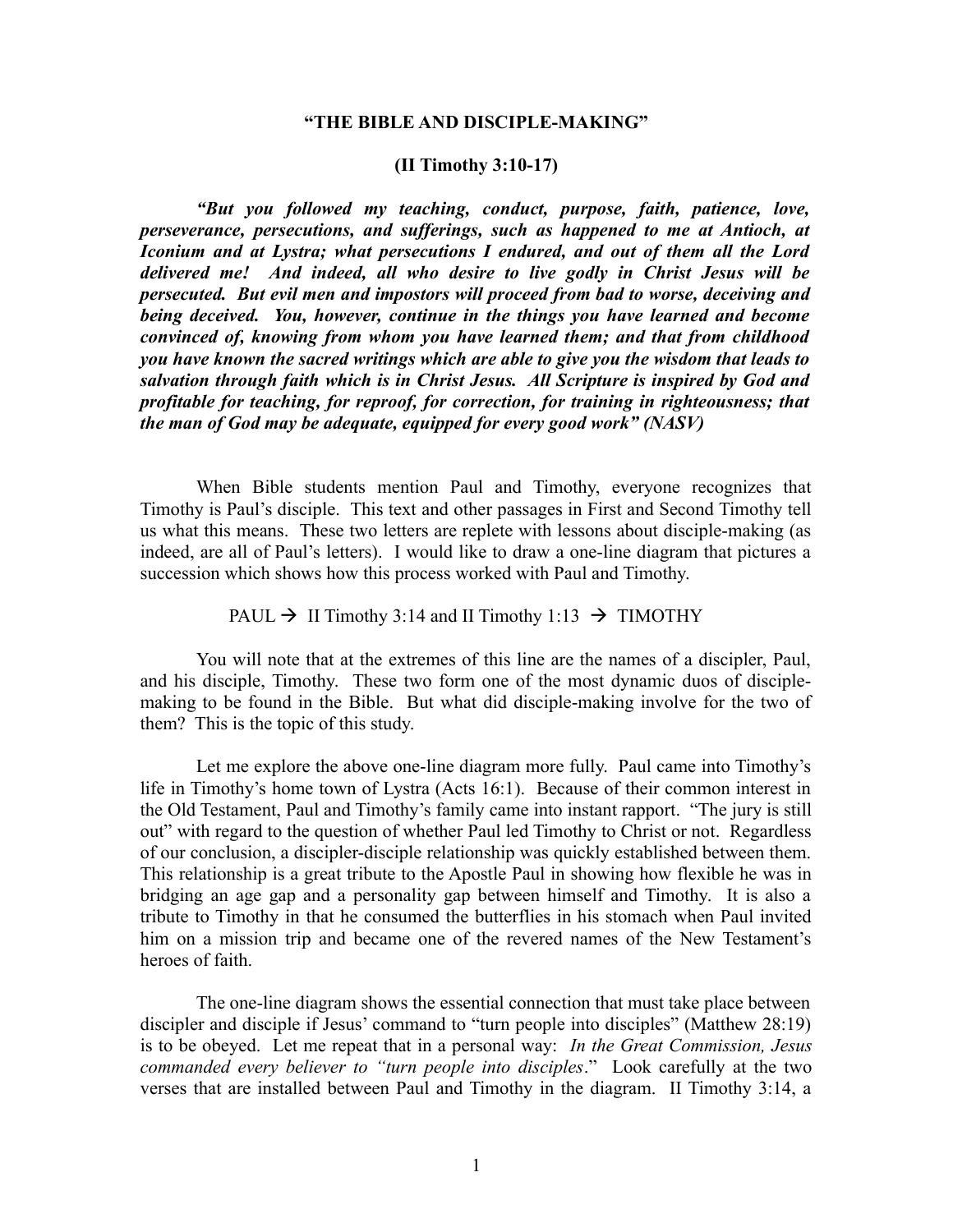part of our text, says, "You, however, continue in the things you have learned and become convinced of, knowing from whom you have learned them." Several commanding grammatical features in this verse will enable us to understand it more fully. The word "you" near the head of the sentence bears major emphasis in the original (Greek) text. Actually, the text says, *su de*, which is "you but," which shows that the word "you" bears major emphasis. Paul has just been describing the corrupt climate, the evil environment that prevailed in the world at that time. Then he abruptly says, "But *you."* Timothy, in the very nature of your relationship with Jesus, I am expecting a distinctive difference between you and others. Why? What made Timothy different? Jesus, to be sure, but not Jesus in a vacuum. Jesus manifested through relationships.

*"You*, however, continue in the things you have learned and become convinced of." The word translated "continue" is the same word Jesus used in the great "vine and branch" passage (John 15:1-8), where it is translated "abide." In our verse, it is a present active imperative, which means that it is an activity Timothy is to participate in by choice and commitment, and *it is a command*. Then note the word "learned," a word which occurs twice in the verse, and strategically, dominates the verse. The original word is *emathes.* An informed New Testament student should know that this is a form of the word *mathetes*, which is the Greek word which means "disciple." In our text the verb is an aorist active indicative, and it could be translated "you actively participated in the disciple-making process in a decisive way" and thus "became convinced of" the truths that were communicated to you. The same word occurs again at the end of the verse. Paul also mentions the disciplers who engaged Timothy in the process—"knowing from whom you have received your discipling." The word "knowing" is a form of *oida*, which means to "know by seeing," indicating that the discipling Timothy had received had been close-up and personal. Indeed, it was done by Lois his grandmother, Eunice his mother (see II Timothy 1:5 and 3:15a) and the Apostle Paul, and in each case, many congenial hours had been spent by each of them in personally discipling Timothy. Read II Timothy 3:14 again, and then we will go to the second verse listed in the one-line diagram.

The second verse installed between Paul and Timothy is II Timothy 1:13, which says, "Retain the standard of sound words which you have heard from me in the faith and love which are in Christ Jesus." The word translated "retain," or "hold fast" is a present imperative, which in effect means "take hold of and never let go." It pictures the tenacity in seeking and mastering truth in the life of every true disciple. "If ye continue in My words, then are ye My disciples indeed." Note also the word "standard" in this verse. It is the Greek word *hupotuposin*, a compound Greek word made up of a preposition (*hupo*) which means "underneath" and the word *tupos*, which means "type" or "pattern." The word "tupos" means "an exact impress," or a "form" or a "pattern." One Greek lexicon says that it means "a sketch for imitation." So *Paul the disciple-maker has communicated to Timothy his disciple an "exact form of sound words," and he expects him to master and grasp it in the same form in which he communicated it*. I have emphasized these words because this is the precise formula for making disciples. Paul reminds Timothy that he had "heard these sound words from me (Paul)." In this sentence, three terms are given stress in the text. One is the word "standard," which bears *major* emphasis. Then the preposition term, "of sound words," bears *minor*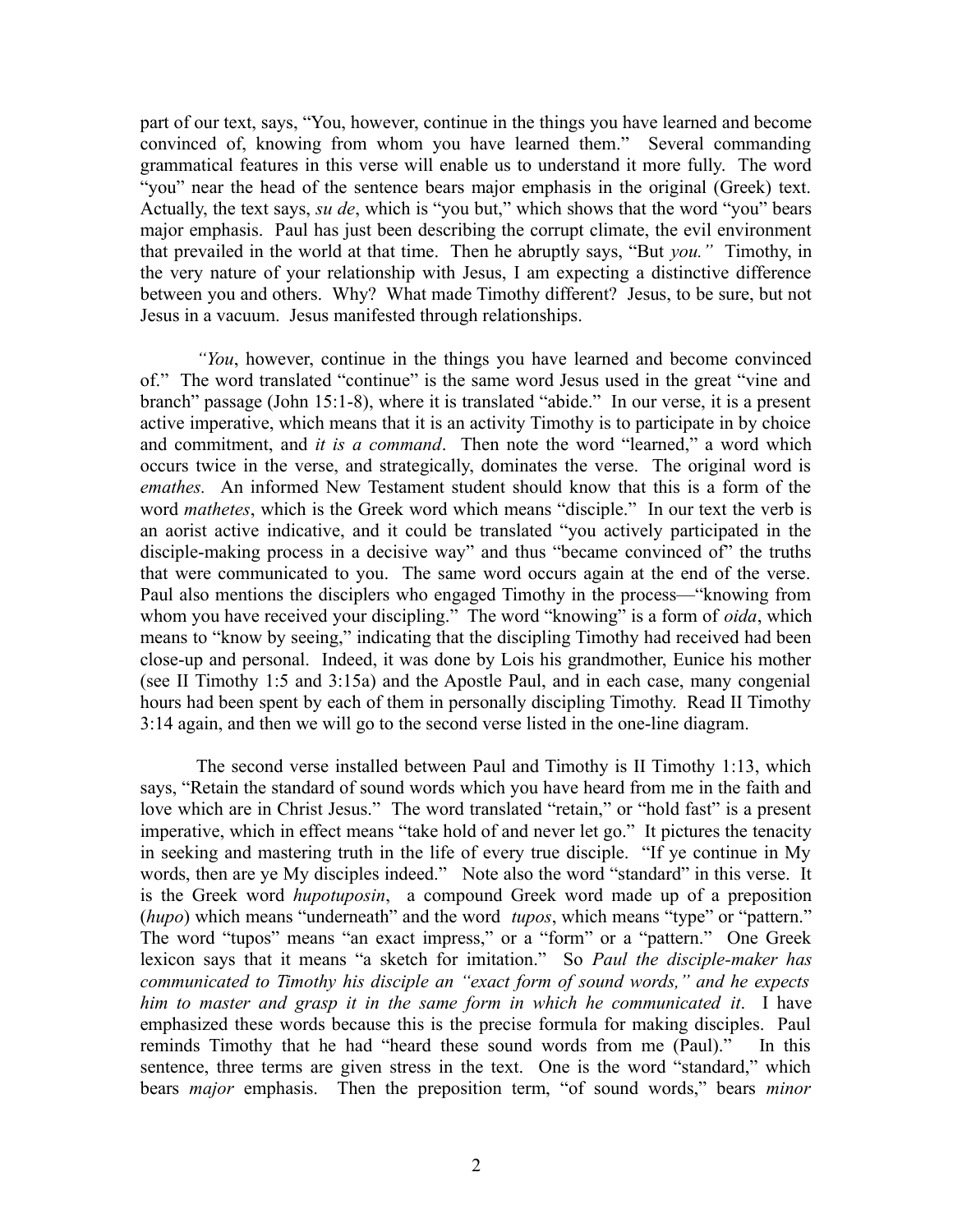emphasis. Later in the verse, the prepositional phrase, "from me," also bears *major* emphasis. These are gigantic ideas, and the study of the verse is not yet complete. The word "from" ("from me") is the word *para*, from which we get such words as "parallel" and "parable." It invariably refers to something nearby, expressing a relationship of immediate vicinity or proximity. It literally means, "by the side of," or "alongside." Could anything be clearer? *Paul's discipling of Timothy did not take place essentially in a crowd or through platform communication* (from a pulpit or teacher's podium). *It took place "along the way" as Paul and Timothy lived and moved near each other*. On those occasions, Paul often took Timothy alongside and "explained the way and the truth of the Lord more fully" to him. *This is disciple-making*. The verse closes with another prepositional phrase, "in the faith and love which are in Christ Jesus," indicating the sphere in which all of this discipling took place. What a model for me as a disciplemaker! It is incumbent upon me by the command of Jesus to "turn people into disciples." I must linger in such Scriptural scenery as this until I am captured by the counsel it gives. *If I were to place my name at the beginning of the one-line diagram, could I add at the other end the name of a disciple whom God has used me to build? Can I see the same results in my disciple as Paul saw in Timothy? Did the process I followed include the things clearly indicated in the two verses in the middle of the diagram?* "Consider what I say, and the Lord give you understanding in all things" (II Timothy 2:7).

These introductory ideas form an excellent background for Paul's great statement at the end of the chapter concerning the inspiration and intended function of the Word of God. We have already seen that *it is not possible to make New Testament disciples without a deliberate, steady personal transfer of Biblical truth from the discipler to the disciple (cf. JESUS!!!).* Now, let's investigate more fully the role of the Bible in this process.

### **The Perfect ORIGIN of Scripture, 16a**

First, Paul makes a classic statement about the *perfect origin* of Scripture. In II Timothy 3:16a, he says that "all Scripture is inspired by God." The phrase "inspired by God" is the translation of *just one word* in the Greek language. The word is *theopneustos*, which literally means "God-breathed." "All (every) Scripture is Godbreathed." Nothing could be of greater importance than this claim. If it is not true, Christianity collapses at the point of authority. If it is true, Christianity stands in its total body of Biblical truth and is thus the determinant of each man's eternal destiny.

The Scriptures (the writings of the Bible) were *breathed out by God Himself.* That is, the Bible is the product of the breath of God. It is the claim of the Bible itself that the breath of God produced each Scripture, just as my breath produces my words, making them the vehicle of my thought.

Let me make three quick points about the origin of Scripture. First, the Scriptures were produced with the cooperation of the human writer. The Holy Spirit did not override the personality of any Biblical writer, though he might have *overruled* the writer on any number of occasions. When John writes, he sounds like John; when Peter writes,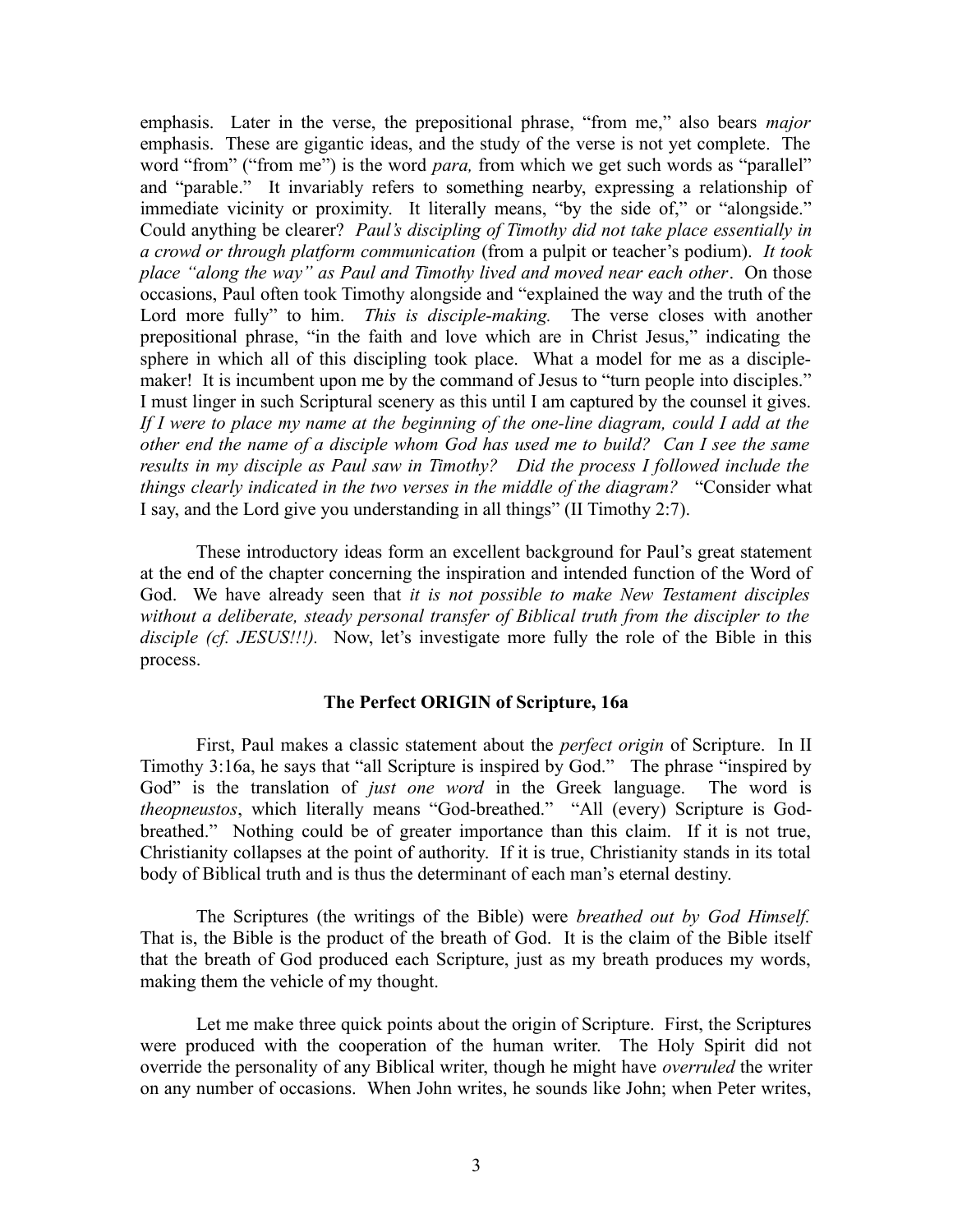he sounds like Peter, etc. Second, the words of Scripture were chosen without consultation with the human writer. God chose, supervised, and guarded the very words of the text in order to insure that *His Word* was the product, not the words of a mere man. Third, the Scriptures were produced by a process that often left the human writer without full comprehension of the content of the text. If this is a question, I suggest that you study I Peter 1:10-12 with great care.

If you wish to pursue this truth further, let me encourage you to write for our other study on this theme entitled, "The Closer the Look, the Greater the Book." Meantime, we will hurry to our next point in this study.

# **I. The Plain OBJECTIVES of Scripture, 15, 17**

Second, Paul indicates the *plain objectives* of Scripture. That is, he tells us the purposes for which God gave us the Bible. Let me mention the three purposes that are either stated or suggested in our text.

First, God gave us the Bible *for the evangelizing of sinners to bring them to salvation.* In his great letter to the Romans, Paul said, "Faith comes by hearing, and hearing by the Word of God" (Romans 10:17). In this text, he makes a great statement about the place of the Bible in the Christian life of his disciple, Timothy. In verse 15, he said, "From childhood (the word for infancy) you have known (again, 'known by seeing,' which suggests that someone modeled the Scripture and mouthed the Scripture to him close-up from his earliest life on earth) the sacred writings which are able to give you the wisdom that leads to salvation through faith which is in Christ Jesus." Note that Paul does not say that the Bible saves anyone, but that it makes sinners wise *unto* salvation by their exposure to its truth.

There is a great example of this use of the Bible in the story of Philip and the Ethiopian eunuch recorded in Acts 8:26-39. When Philip joined the eunuch on his chariot in Gaza, south of Jerusalem, as he traveled back toward his home in Ethiopia, he found the African man reading from the book of the prophet Isaiah (we know the text today as Isaiah 53, perhaps the greatest single prophecy of the coming Cross and Death of Christ in the entire Old Testament). Philip asked the eunuch, "Do you understand what you are reading?" The eunuch answered candidly, "How can I, except some man should guide me?" Then the eunuch added, "I ask you, of whom is the prophet speaking? Of himself, or of some other man?" Then the text strategically says, "Then Philip opened his mouth and preached unto him Jesus." The word translated preached comes from the same root word that gives us our word "Gospel." So it says that Philip opened his mouth and "good-newsed" this man to Jesus, or "good-newsed" Jesus to this man. "The rest of the story" informs us that the eunuch received and trusted Christ, was baptized in His Name, and "went on his way rejoicing." Here is an example of man's use of the Bible according to the Divine intention—to evangelize sinners to bring them to salvation.

Second, the Bible is *effective in the edifying of saints to advance their sanctification.* The four specified uses of the Bible mentioned in verse 16 all advance the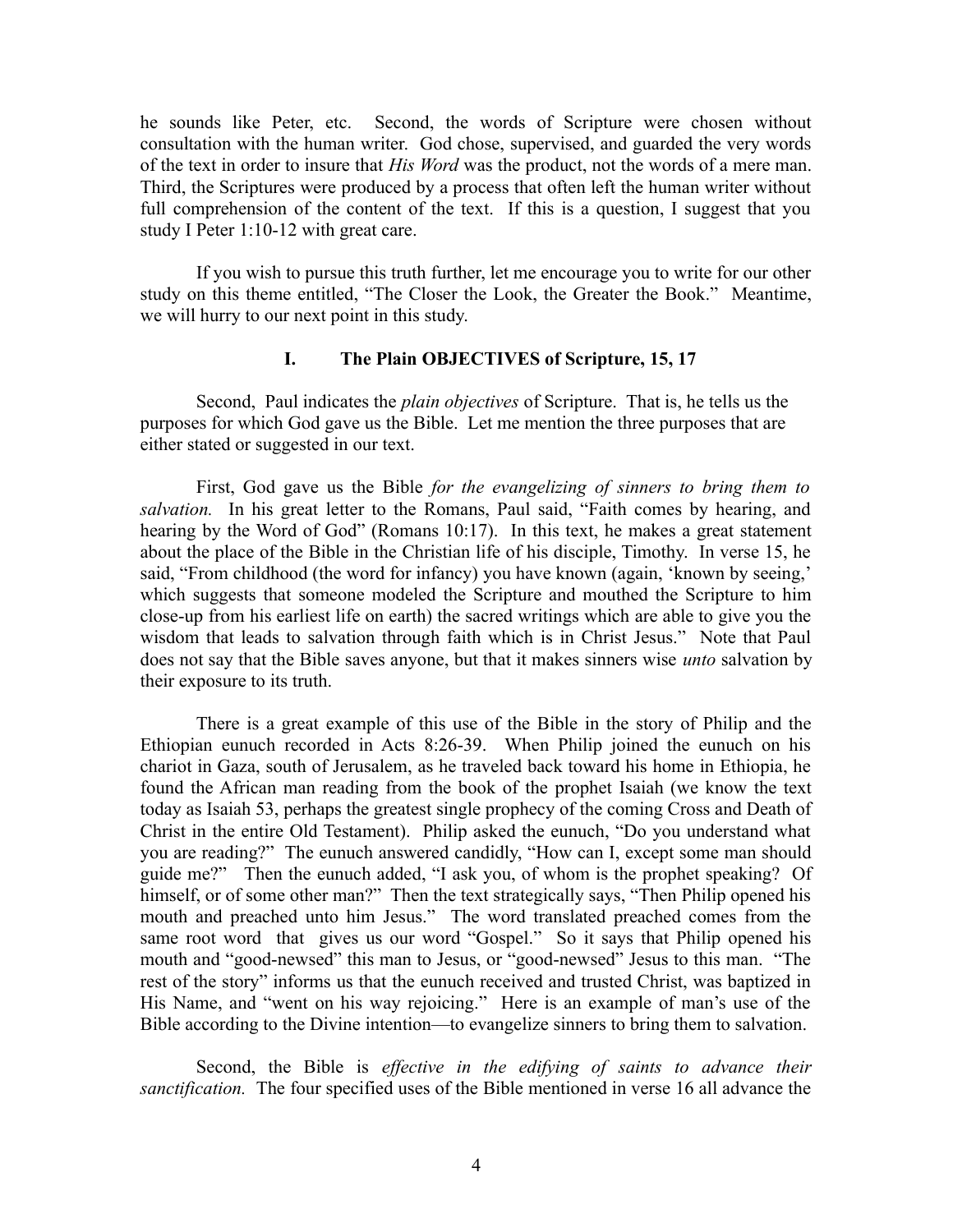sanctification of the saints of God. It is the Bible that challenges the disciple with a Divine standard of life and then the Holy Spirit (the author and interpreter and implementer of the Bible) changes him progressively so that his lifestyle is conformed to the Biblical standard. If the disciple has regular exposure to the content of Scripture, he is given opportunity to be more and more like Christ. When the Bible is known and believed, the believing Christian is progressively "set apart" for God's purpose to be fulfilled in his life. He will learn in first-hand relationship the meaning of the words, "beholding as in the mirror of the Word of God the glory of the Lord Jesus, you will go on being transformed into the image of Christ from one stage of glory to another, even as by the Spirit of the Lord" (II Corinthians 3:18).

Third, the Bible is to be used for *the equipping of the saints to bring them to service.* Paul says that by the proper use of Scripture, "the man of God may be adequate, equipped for every good work" (verse 17). Note the progression of the three key words. *Salvation* must lead to *sanctification,* and the saved/sanctified saint should be involved in a *service* that is clearly defined by Scripture (majoring on the making of disciples). I will discuss verse 17 at the end of this study, so I will only mention it here.

*Salvation—sanctification—service*. These three words cover the Divine intention for the entire life on earth of every human being. It is God's clearly declared and defined will that sinners be saved, and that the saved be sanctified, and that the saved/sanctified believers be mightily productive in their service for Jesus Christ. None of these crucial things can occur in the life of a human being independently of the Bible. No wonder Paul was so firm in insisting that there be a solid transfer of Biblical truth from himself to his disciple, and equally insisted that the disciple further transfer the received truth into the lives of many other disciples.

# **II. The Practical OPERATION of Scripture, 16b**

Third, Paul reveals the *practical operation* of Scripture in the lives of God's people. He says that "all Scripture is profitable (valuable, beneficial, worthwhile) for teaching, for reproof, for correction, for training in righteousness." Of course, he is referring to God's intention for the use of the Bible in the lives of His children on earth. He mentions four practical purposes.

One, the Bible is profitable for *revelation.* "Profitable for teaching"—these are his exact words. Here again, we will see the "profit" of the Bible by engaging in a careful word study. Remember that Jesus said, "We live by every word that proceeds out of the mouth of God." I want to give you several exact quotes taken from a lexicon of Biblical words. The word translated "teaching" points us to four closely related words, and each of them is a gold mine as we think of disciple-making. The Greek word for teaching is the word *didache.* The lexicon says, "when this word is used in an active sense it means the art of teaching, instructing, tutoring. When used in a passive sense, it refers to the teaching which is presented, that which anyone teaches." A second closely related word is the Greek word *didasko*, which is the verb form meaning "I teach." Give careful attention to this exact quote from the lexicon: "*Didasko* has inherent in it the goal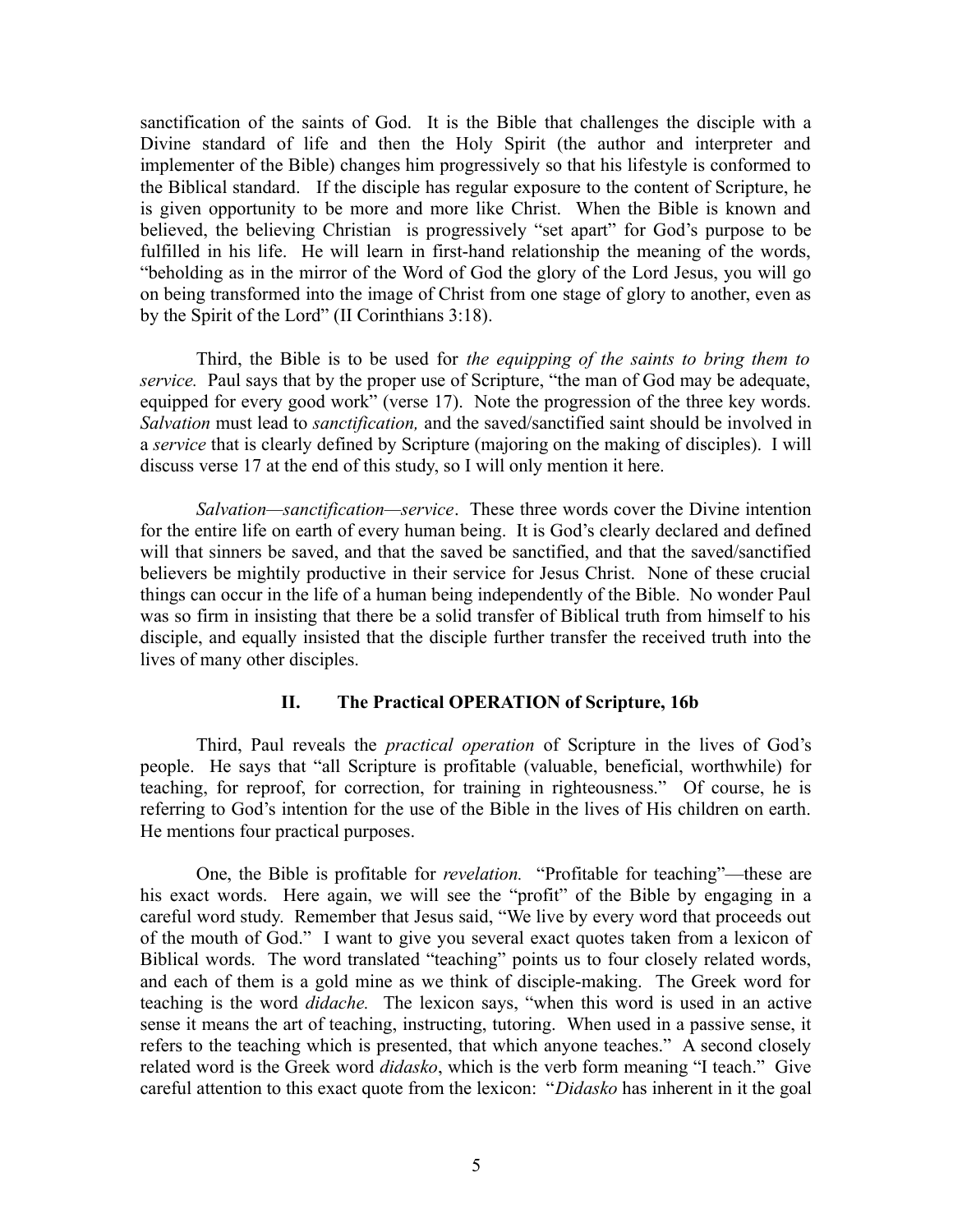of the increase in understanding of the pupil and the adaptation of his character and conduct to what is being taught. Its counterparts are *akouo*, to hear for the purpose of understanding, and *manthano*, to learn, from which *mathetes*, learner, pupil, disciple, is derived. The one teaches and the other learns and assimilates the truth as part of himself. *Kerusso*, to preach, proclaim, does not inherently have the same expectation of learning and assimilation as *didasko* does. The thing aimed at when teaching is the shaping of the will, the life and the conduct of the pupil." *Dear Christian, read and study this long paragraph carefully.* It is loaded with echoes and implications of the Biblical concept of disciple-making.

Let me continue in exploring the several Greek words that derive from the Greek word *didache.* Again, I am presenting literal quotes from a Greek lexicon. The third related word to consider is the word used in our text when Paul says that Scripture is "profitable for teaching." The word translated "teaching" in our text is the Greek word *didaskalia.* The lexicon defines this word as "that which belongs to a teacher; that which is taught, the teaching, the instruction. This is the word for doctrine. *Didaskalia* occurs fifteen times in Paul's three Pastoral Epistles—First and Second Timothy and Titus." When a believer understands the Biblical mandate to "make disciples," he will also understand why this word was so prominently used by the Apostle Paul. *Teaching for the transfer of Divine truth is mandatory in disciple-making*. Paul says in our text that Scripture is profitable to give the discipler the body of doctrine, the teaching material, that he is to teach to a disciple. The discipler is not to "invent" new things to teach; he is simply to carefully and faithfully teach the revealed truths, the "doctrines," of the Bible.

Two, the Bible is profitable for *refutation*, or *reproof*, or *rebuke.* Christians often fail, they (far too) often sin, often become careless, often drift, often lose their focus on Jesus and His purpose, and when they do, they need reproof. To be exposed to the truth of the Bible is like placing a perfect plumb line beside a crooked wall. The crookedness is a good picture of the distortions that so easily occur in a believer's life. The plumb line is the perfect truth of the Word of God. When the Christian is so measured, the Word of God rebukes his iniquity. The usual course followed then is conviction, followed by confession, which leads in turn to cleansing and correction of the sin. Thus, the Word of God is profitable to correct him and advance his sanctification. "Correction" is the third profitable use of the Bible which Paul indicates.

Three, the Bible is profitable for *restoration*, or "correction." The Greek word used here is another loaded word. It is the word epanorphosis, which is a triple compound made up of the word *epi,* which means "to," the word, *ana*, which means "up," and the word *ortho*, which means "right" or "straight." So the word means "to restore to an upright state." This is the profit of the Bible when its truth is presented to an errant Christian and he accepts and believes it. He is set back on his feet in an upright state and it is now possible for him to move forward again in the purpose of Christ.

Finally, the Bible is profitable for *regulation*, or for "instruction in righteousness." Again, the word that is used is gigantic in its meaning. The word translated "instruction" is *paideian*. The root of this word is the Greek word for "child," and the word means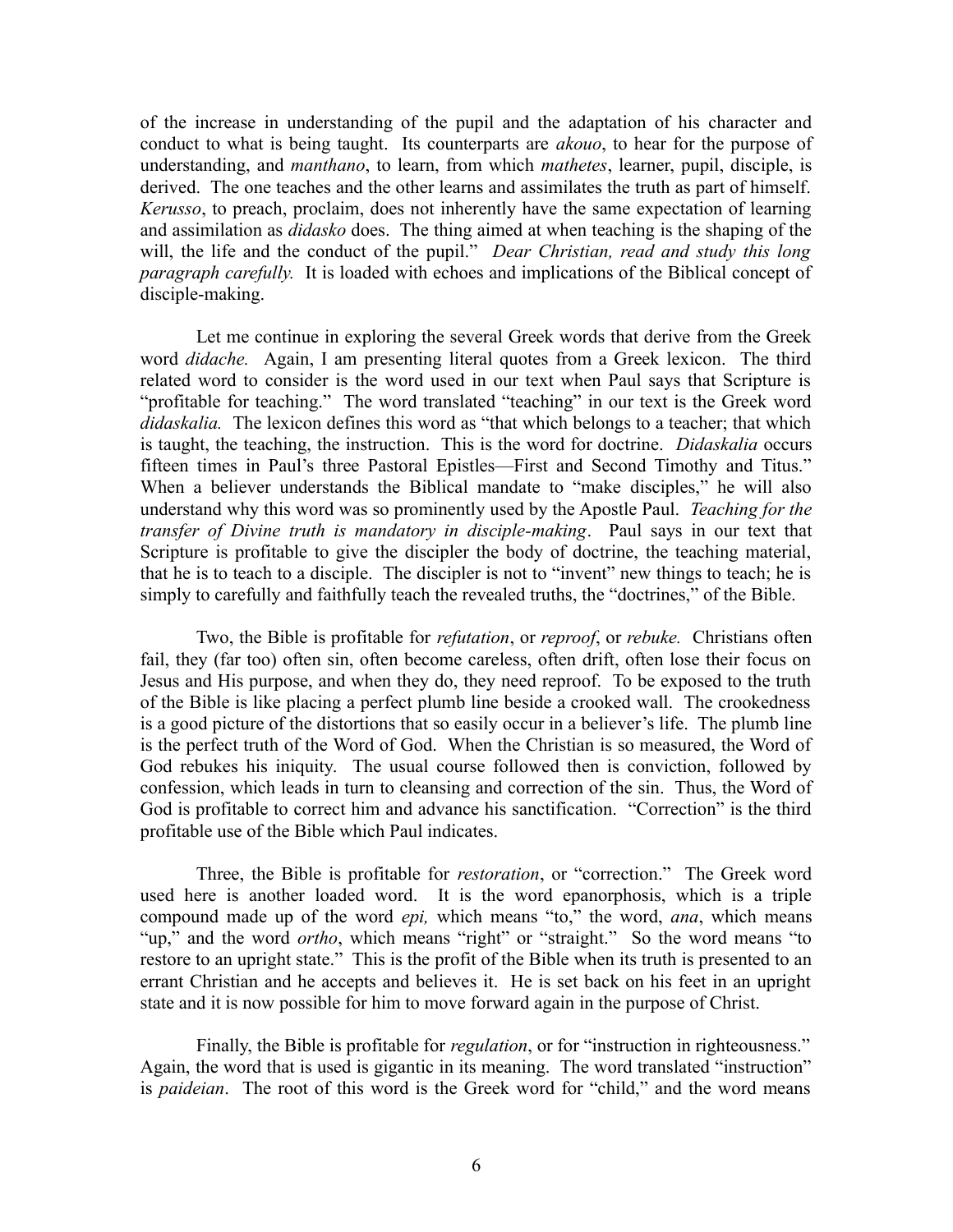"child-training." This is the same word that is used in the classic passage in Hebrews 12 about the chastisement or chastening of God's children. Most of our interpretations have done a terrible disservice to the doctrine of chastisement. We have presented it as a punitive practice on God's part, that is, as a punishment administered by God upon his sinning children. However, Biblically, chastisement is not for the purpose of punishment. The Christian's punishment for sin was totally absorbed by Jesus in his death on the Cross. God fully "settled up" with our sins when His Son died for them. So the discipline which God administers to each of His children is not for the purpose of punishment, but is remedial and corrective when they have sinned, and is for sanctification when administered otherwise. "Whom the Lord loves, He chastens." The word itself means "child-training." Because the word is based on the Greek word for a "child," and yet is often used as well for the same process in an adult believer's life, this word entails *lifetime education, lifetime training.* This is a very significant ingredient in the life of a disciple and a disciple-maker. You see, training is a big part of God's daily activity in our lives, and is to be a big part of our agenda with our disciples. The Bible is profitable as a training tool.

These are the Biblically stated purposes for the practical operation of the Bible in a disciple's life.

### **III. The Person OUTCOME of the Proper Use of Scripture, 17**

Finally, Paul points out the *personal outcome* that may be expected from the proper use of Scripture in a believer's life. The proper use of Scripture in a disciple's life has a purpose. Verse 17 is a long purpose statement. "In order that the man of God may be adequate, equipped for every good work." Again, the grammar of the verse is very important. The term "the man of God" may either refer to the ordained pastor, preacher or evangelist, or it may generically refer to every Christian. I hold the conviction that it refers to every Christian. Every rule suggested here applies to every believer, not merely to officially ordained Christians. What happens when the principles of verses 15 and 16 are implemented in a believer's life?

First, there is an individual outcome, a result in the believer's *person.* When the Bible is properly used in his life, the believer is made "perfect" (KJV) or "adequate" (NASV). The Greek word is *artios*, which means "complete." It pictures a person or a thing that by its construction is able to meet all demands that are placed upon it. Note the word "construction." This is an excellent definitive word for disciple-making. Disciplemaking should build believers, using the Bible and every other appointed means, to make the believer "complete." He should be made capable of performing any expected service, and this capability should be instilled primarily by the teaching and proper use of Scripture.

Then there is a vocational outcome, a result in the believer's *performance.* That the man of God may be adequate, equipped for every good work." Again, there are two terms of major emphasis in this closing verse. One is the word "adequate" or "complete." Dear Christian, God wants you to tackle every project He desires for you,